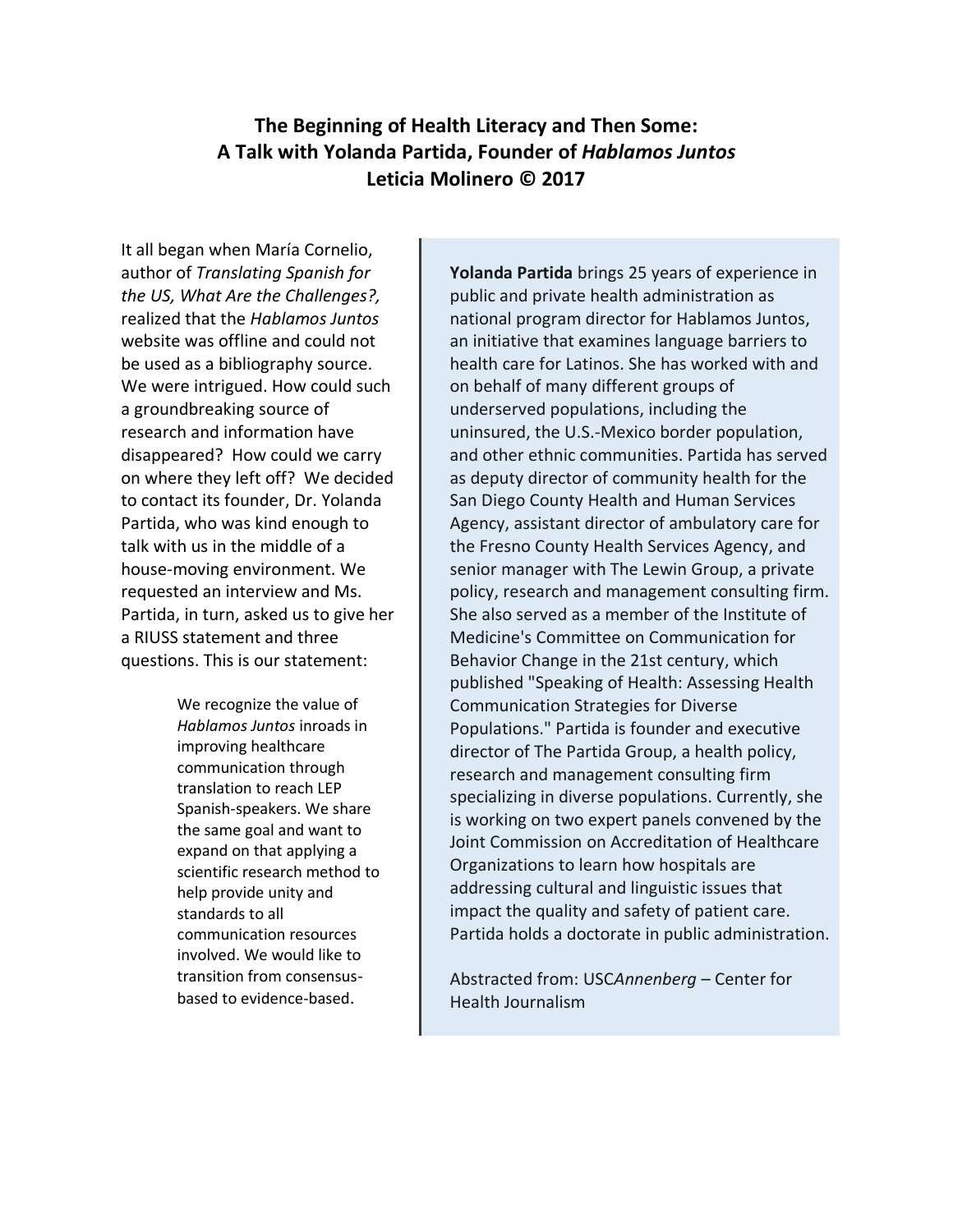So, in order to start at the beginning, our first question was about the birth of *Hablamos Juntos*. We knew that it became a reality through the Robert Wood Johnson Foundation ("RWJF"), and Ms. Partida explained how it happened.

LM: How did you get the Robert Wood Johnson Foundation to fund *Hablamos Juntos* as a national initiative?

YP: I met the RWFJ through the officer who would be in charge of my initiative at a conference, serendipitously, we were just sitting in the same row. As I had briefly talked to Dr. Ross, one of the speakers for whom I had worked, when we sat down for lunch, the RWFJ officer asked me how I knew Dr. Ross. She then asked about my background and what I was doing then. I told her that I had been working with Dr. Mary Joy in San Francisco, someone she also knew. Dr. Joy had asked me to do independent consulting work for them– The Lewin Group, a national consulting organization—on health issues. I was introduced to them through Dr. Ross, with whom I had been working at the San Diego County Health Department. At that point, we already knew that the Lewin Group's office was moving to Washington, DC, so we talked about when would I go to Washington, and she asked me what was I planning to do after the San Francisco office was closed. I told her that I would be working on my doctoral dissertation for one sabbatical year and that we could be in touch.

At that time, the Foundation was working on two projects and the officer would periodically e-mail me questions about what I thought about different matters. About a year later she asked me if I would be interested in coming to Princeton, NJ to visit the Foundation. So, I went to visit them and met with several Foundation members and principals, and we learned about each other's interests.

So, she finally told me that they had gotten approval for a \$30 million nationwide initiative on Non-Financial Barriers to Healthcare, and she asked me what would I do with that. Then I told her that the focus should be on language in healthcare, because the risks for both the practitioner and the patient are fairly enormous and it is generally not well understood what those risks are and what to do about them. And, in my experience I also learned that there were no translation quality standards, so even when you thought that you were doing something right, you were not sure whether what your intent was, was being carried out in a professional and competent manner.

It was a scenario that had not been looked at and with a growing number of people who do not speak English and the cross-language issue being a problem… Not to mention the health literacy part of it. These two issues combined are a ripe area for new research. So, she asked if I would be interested in helping them conceptualize an initiative. I said, absolutely! So, that was how I became a consultant for the Robert Wood Johnson Foundation.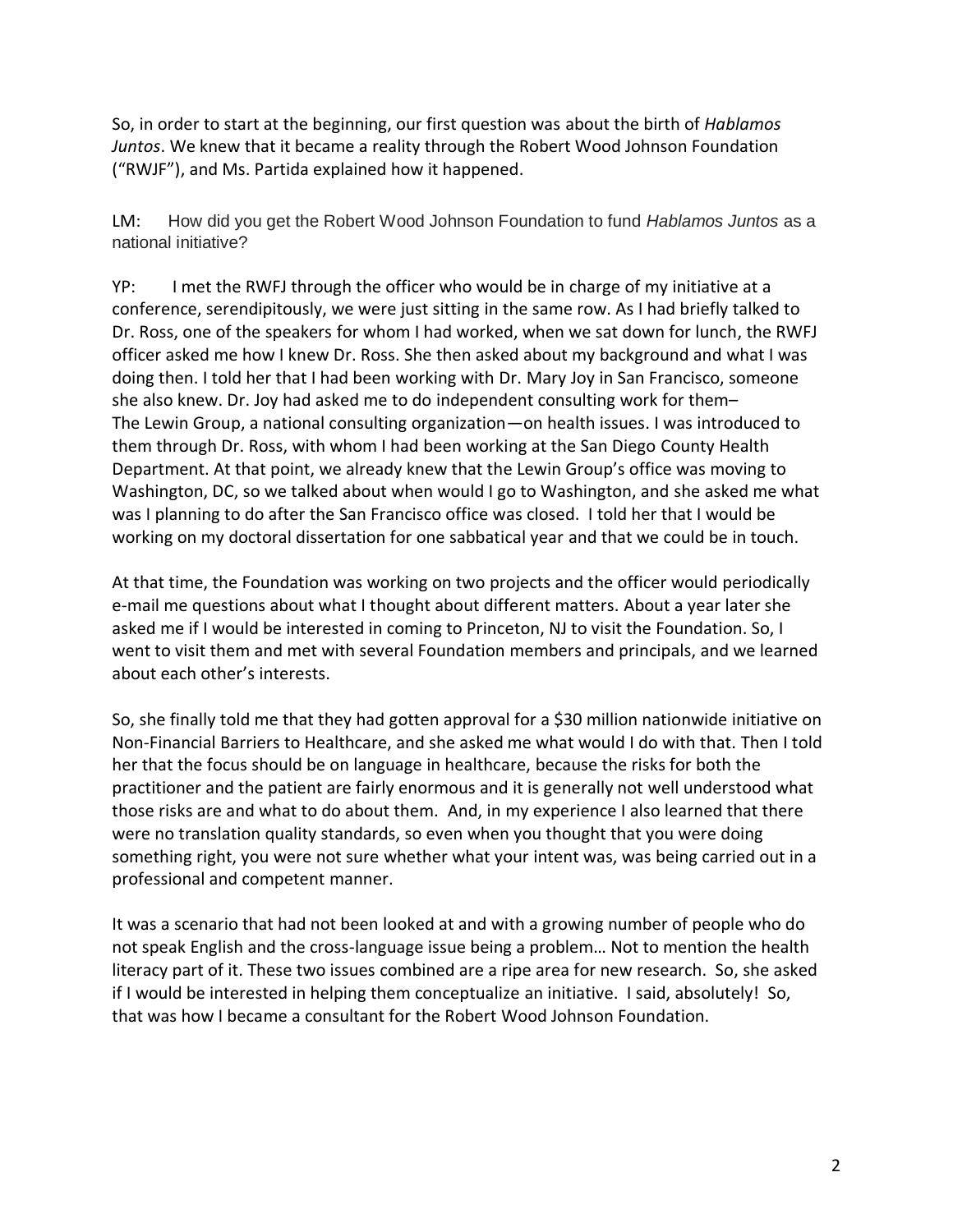#### **Language as a risk factor**

The first item was to conceptualize that language is a risk factor in healthcare. They came with a model demonstration science, and I thought that the settings would be different and the challenges would be different. We first discussed if we should focus on a singular place, so that it could be studies in depth, but the Foundation preferred a broader vision. So, we concluded that we should look at different kinds of organizations. So, we included hospitals, clinics, health plans, as places where the language challenge would be identified and people would actively try to find solutions. They came back with a model that would be applied nationwide.

Nationwide, because communities are different, how long the necessary resources have been available is different, the understanding of the issues is different because of the experiences, and also because of the kinds of things that people need. The kinds of communications that people are going to have in a community clinic are quite different from those in a hospital where they need to sign consent forms for procedures, or wait in the Emergency Room. Thus, we looked at diverse settings and chose sites based on that. And regionally it was also important because the language populations were different.

We debated whether to do more than one language, and I argued that we do not know enough about the challenges, so let's stay with one language. We will then know if it can be applied to other languages. We thought that at the end we would know what types of resources may be needed, even if the languages are different. So, we looked at it from a very high level as to what we were trying to achieve.

## **Focusing on the risks, physicians had to be challenged**

We got a call for proposals and we received several hundred applications from around the country. We developed an advisory committee and the Foundation was very instrumental in putting together the leadership of the advisory committee. So I ended up working with Dr. Nelson, who had been the executive director of the association that is concerned with internal medicine, the general medicine domain of physician care.

We knew that physicians were going to be one of our primary barriers because they were feeling overwhelmed. They couldn't see how could they handle the standards that were being proposed at that time. So, we decided that we were going to understand better what type of work physicians do, what was practical for them to do the things that we can tell them about how to handle certain issues. We had to challenge the idea that they could handle this on their own. We needed them to understand the risk of using hand signals or bilingual children as interpreters in a physician-patient setting. We wanted them to understand what these risks were.

We focused on this problem at a very high level. We weren't trying to solve a particular problem; we wanted to shed light on the risks and why people should be concerned. A lot of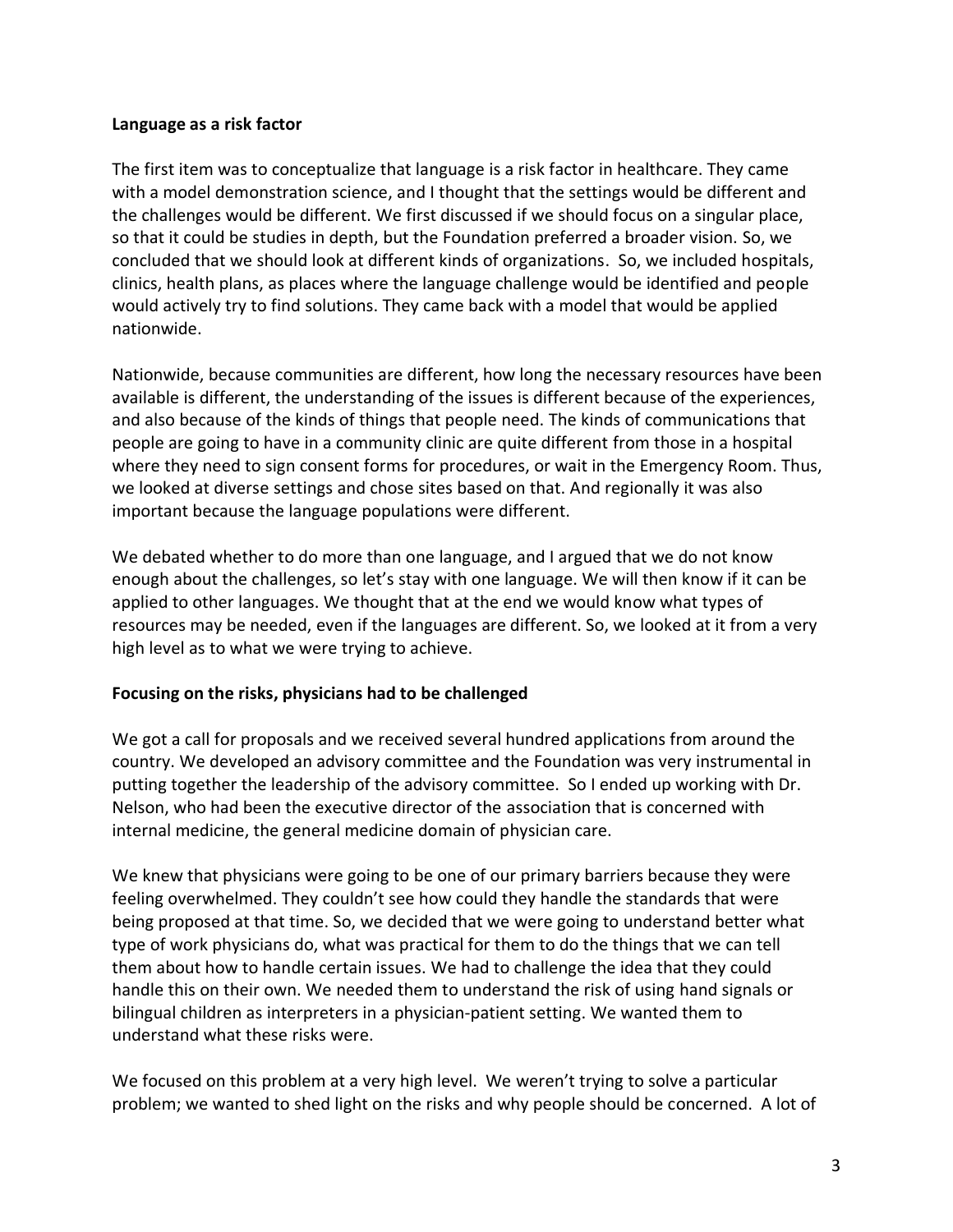my early time with this was spent with Dr. Nelson and other Advisory Committee members, meeting with national organizations that had been dealing with this problem by presenting materials in more than one language, doing workshops on what to be aware of when you encounter people who don't speak your language. And that activity intersected with the other new emerging concept which was health literacy.

When a physician or a health provider is telling people what they see as a problem, people are nodding their heads. This doesn't mean that they are comprehending or agreeing with you. It's just a natural reaction to a conversation where you may or may not understand what is being conveyed. It may be just an acknowledgement and you cannot make assumptions based on that. That whole idea really threw them into a loop because it exposed the risk factor to them and the responsibility that they had, that they didn't see they had the resources or the ability to challenge.

What is a doctor supposed to do? Not treat a patient? This is where they were coming from, so they were very, very hostile and upset. So, we challenged them. Either you come up with solutions that work for your particular kind of division or… We visited all the national organizations in their different divisions and their response was equally frustrating.

## **Why don't these people learn English?**

In many circumstances that opportunity may not arise when you are faced with them; so, whether we think that's the right thing or not, at the moment that's what you are dealing with. So, let's focus on that, what can be done at the moment, and you now have this challenge. Let's look at this from a higher level, and let's not ignore it. At this time, this is what happens and we are looking at what happens when you have that encounter and what can you do that's feasible and reasonable and meets your beliefs, your oath to care for people in the best way you know how.

At the beginning, they were hostile, but at the end they became very progressive and they were trying to show that they were going to outdo anything that we might come up with. This was a very positive outcome! Most of the physicians developed committees, and as they saw that we were looking at this issue at that level, and the kind of money that was being put into our well-regarded organization—the Robert Wood Johnson Foundation—that had many physicians, and most of them were physicians with whom I had worked, it got national attention.

LM: How many healthcare organizations do you know that actually use a translation brief and follow the *Hablamos Juntos* Toolkit recommendations?

Before answering our second question, a conversation ensued around the challenges for translators who do not receive clear instructions, let alone a translation brief, and have to deal with monolingual or bilingual client employees. We agreed that bilingual employees were the major obstacle, as they would generally have a conversational level of Spanish that would not meet the requirements of written material.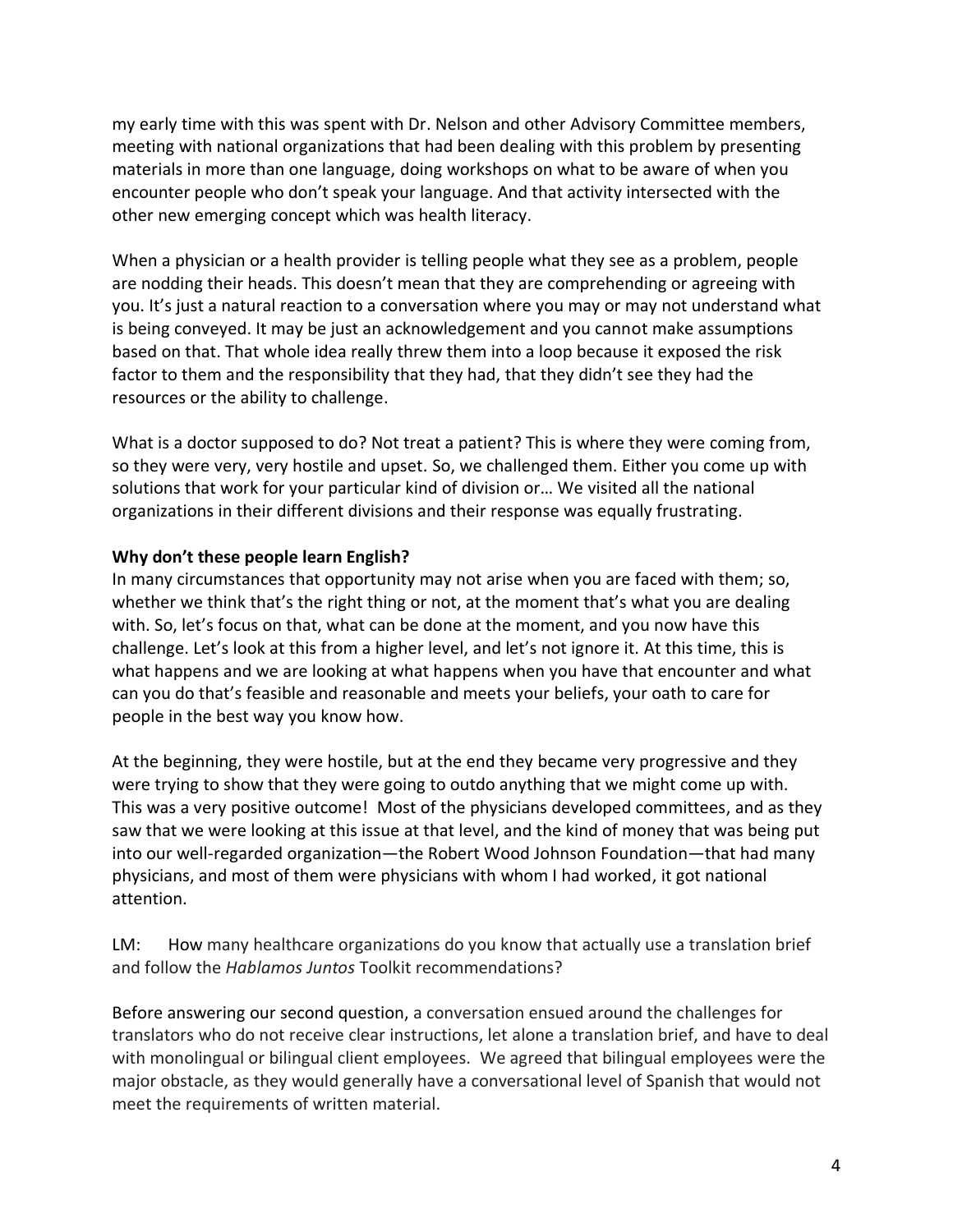On this matter, Ms. Partida recalled: "One of the benefits that my experience brought to the table was that I had been a medical social worker for ten years before getting into hospital administration. At that time, in the mid-seventies, out of graduate school, medical social workers were emerging as a requirement, and at least there was recognition at the national level that language differences could present a risk at hospitals. And this was a time when hospitals did not have limits on funding."

LM: What was your doctoral dissertation about and when did you submit it?

YP: My Public Administration doctoral dissertation was about non-financial barriers to healthcare, and I submitted it in 2001.

LM: And did it cover language?

YP: At that time, my thinking about communication in healthcare was much broader than just language. It was about the concepts that were being used in healthcare, what we now call **health literacy**, that was also emerging. But in reality, my dissertation was looking at how we communicate, and I took samples from five locations. I was not looking just at language, but the concepts, words and understanding that an ordinary person would have when confronted with a setting with which he or she was not familiar—terminology and customs that were unimaginable in the average person's world.

And how were the actors, the patient, the physician, the nurse, and whoever came around this, how was it like, what could we learn. It was a case study that was looking at five settings, and what we found was that there were common things that crossed the spectrum, but that there were also nuances that were different, depending on the setting, the resources, the topic, the choices that people had to make. All this made a difference, but there was no easy solution.

The recognition that you are communicating may not be correct. Just because people are nodding their heads does not mean that they are saying that yes, they agree with you or they will follow the plan that you are describing. Nodding is just a natural response, a courtesy. And that language and culture influence how people talk about, how they present you information, how do they prioritize. Then I laid out these variables that were interfering or producing unrecognized tendencies. **So, we learned that we cannot make assumptions. Validating became important, asking people to come back and say it in their own words**. Those were some things that I was not smart enough to recommend; since then, however, I've learned how important they are.

LM: In the *Hablamos Juntos* Toolkits, the matter of assumptions is a key concept to understand how to deal with communication in a healthcare setting. It is very well presented. It does not provide great detail but it's there, and we translators know. We have to ask ourselves what are the assumptions, how do we know if they understand this or that, or how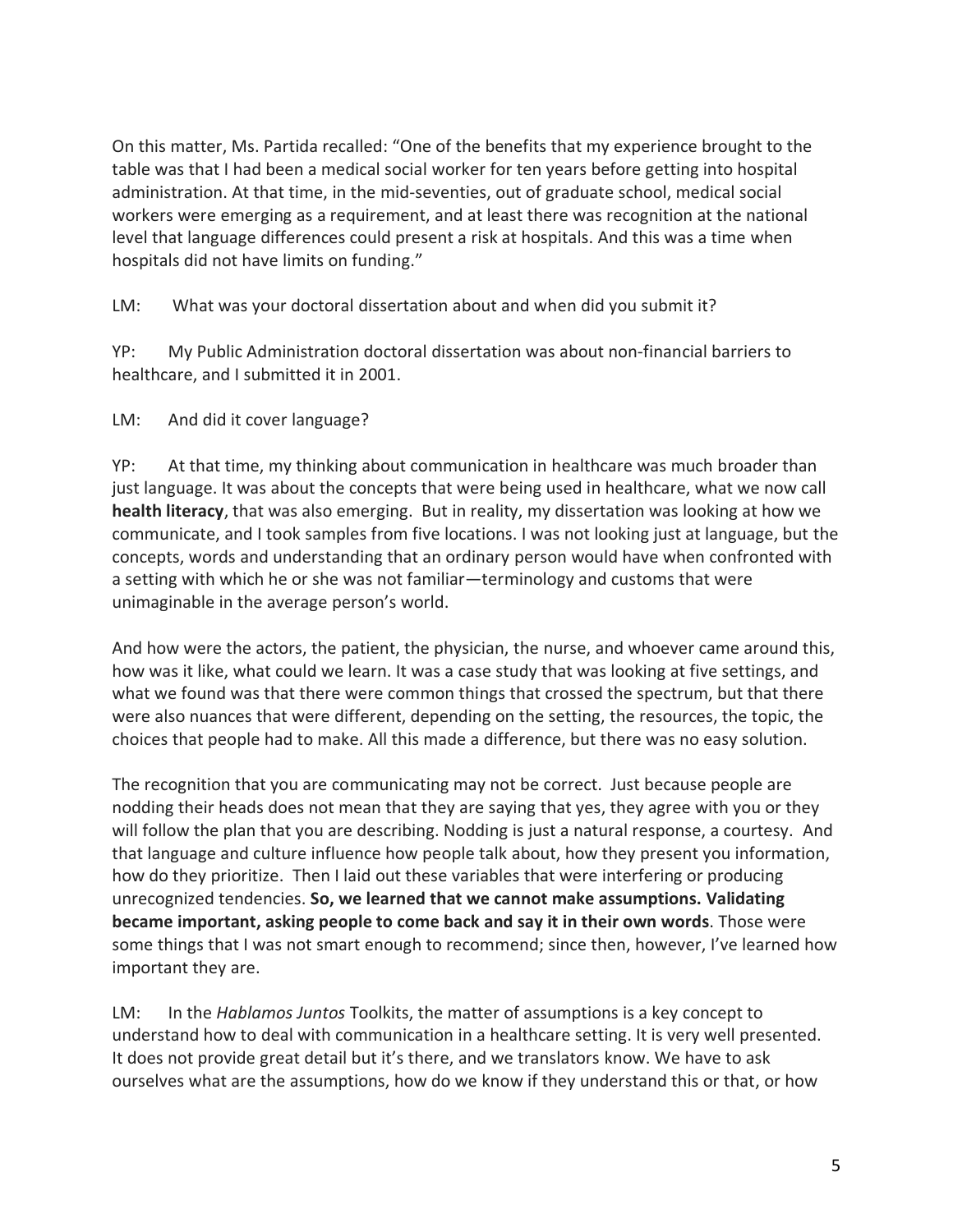much more should be said that is not in the source text because it's assumed that yes, these people already know this, but you don't know if it is the same in the other language.

YP: That may be why the Foundation sought me as a potential resource. I dealt with translation before translation was recognized as a field very early on, and it was very common sense—you find what you want to say to these people and you find someone who can say it in another language. But I also confronted them with health literacy, the concepts and the ideas that physicians were interested in, and I had to learn. So, in order to understand, I asked a lot of questions. It took me 10 years to do that, so it took me a very long time to understand what was the role of the physician, and this was just in a children's hospital, with very limited topics.

I became proficient in helping people understand critical childhood diseases, risk factors… because I had to do it over and all over again. And from the parents' perspective it was like talking to my own mother, about body parts and functions. Their vision, their framework, where they were coming from, it was totally foreign. So, the words that they said may mean or not mean that they understand. It does not necessarily mean that they conceptually understand, that they can visually see what you are talking about. And this is why it is so commonly said "It's in your hands, doctor, because they trust you to know what you are doing because they don't have a clue about what you would be doing, but they trust you in your ability to take care of them."

This experience informed my work and I realized that it was much bigger than what I could have imagined. And it was a very small domain to work with. And then you go across regions, you go across communities that speak Spanish, their heritage, the way they speak, regional customs, and twenty-one countries where people come with their languages. And all these factors move medical people to say 'what am I supposed to do with all of that?' You know, I can study for years to figure out what the body needs, an appendectomy or heart surgery; but the total life spectrum, with priorities, values and stuff… it helps you understand how complex it is, and the solutions are not easy.

#### **Methods to evaluate communication**

Methods to evaluate communication are emerging as the more practical thing to do. How do you test for what you have said being comprehended by the other person, when they don't have the background, they are fearful, they have had life experiences that made them biased in the way how they understand this. It is all very complex. And you have only fifteen minutes! And this also applies to every one of us, depending on the circumstances and the topic.

LM: Our last question. Given fact that *Hablamos Juntos* has been discontinued, what do you think should be done on the work already completed? But before getting into that, have you seen any use of the translation briefs that you describe in your toolkits, by health organizations?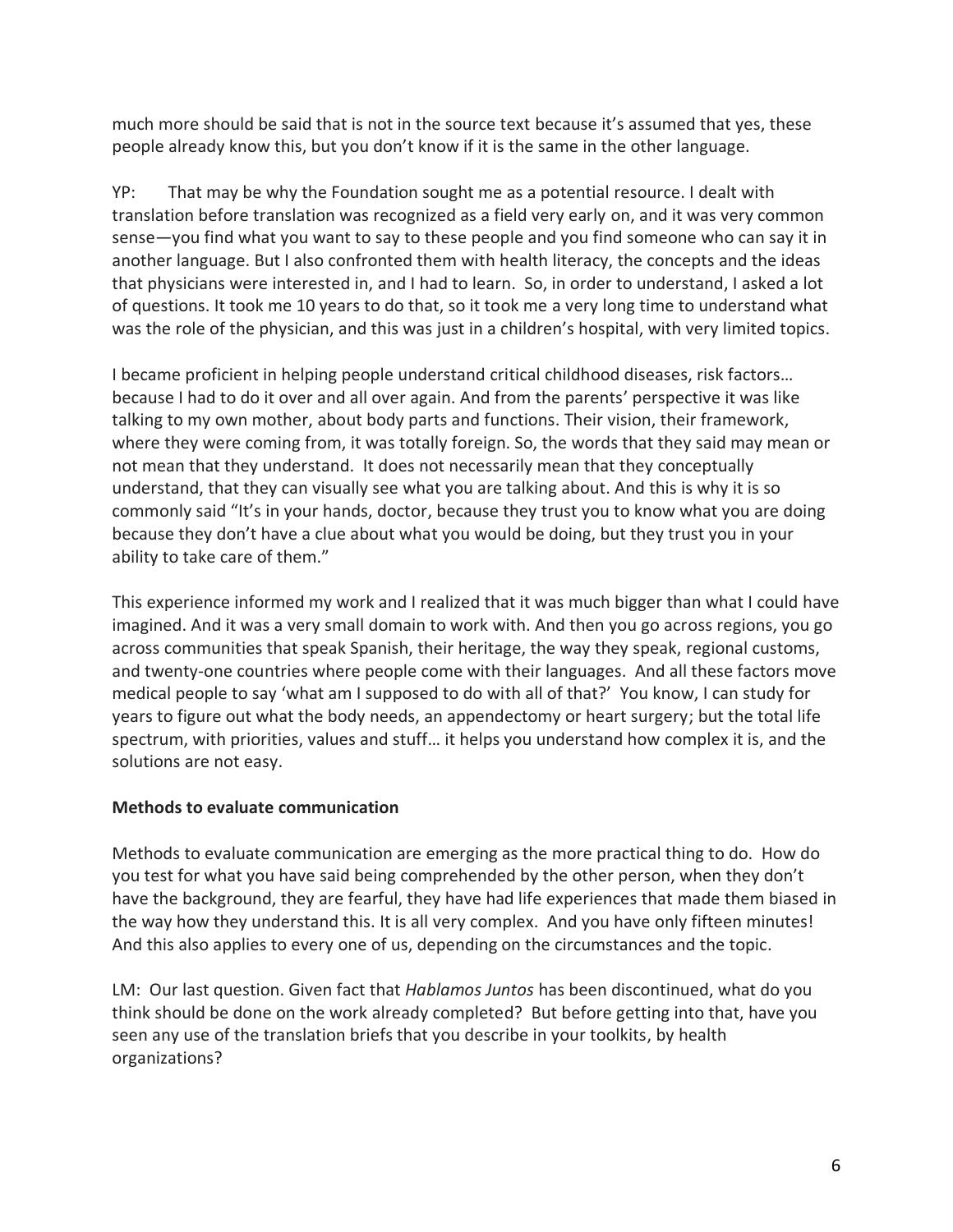YP: That is not a new invention. There were folks who were trying to work on that. Consider the background of folks who worked with this, who ended up with these responsibilities, their backgrounds influenced how they approached it. So, if they come with a science background or one where a rigor of accountability is important, they will figure out a way to make sure that you got connecting dots that show you what happened and why it happened, and where it comes from. And remember that many of these folks come from nursing, so connecting the dots is really important. This concept, to make sure that you get consistency over time, so that at least you can have a chance to standardize something and know what to expect… because the spectrum was so wide. The client is coming from various points of view and their issues would be different. That's why health literacy is so important, and I don't see people doing that.

## **Health literacy is so important, and I don't see people doing that.**

LM: Yes, it is very important. The Agency for Healthcare Research and Quality (AHRQ) has health literacy tests that should be incorporated as a baseline in all health-related research. And healthcare organizations should always do these tests to determine the level of health literacy and reading comprehension of their patient base.

YP: Yes, follow the Roundtable for Health Literacy. These are people from all walks of life, many with a medical background, representing organizations, sometimes medical specialties, sometimes nursing and more broadly. They publish everything they discuss. They are a good source of information.

LM: We in RIUSS come from a different background. You come from the actual medical working field. You were a medical social worker, which is a very specific area and you are very much in contact with everything in the clinical environment. We come from the language perspective, although we are aware of the need to understand all these other considerations, because when we have to do a translation, these issues arise. That is, if you are conscientious and want to achieve effective communication. Normally, the business side of translation provides a different product, something that is "correct" but may not become effective communication where it is most needed.

What we want to do is research that begins by applying the AHRQ health literacy tests as a baseline and then using your toolkits, that we will have on our website as a resource, clearly showing where these come from. And we will try to promote how these resources are used, so that translation actually becomes effective communication. These resources may help hospitals and health centers hone their communication practices and policies. At least a sector of their patient-base may be identified as individuals who may not be capable of receiving information as readers. Also, other forms or more visual and verbal communication, such as cards or videos, may be addressed to cover their informational needs. And this is the scope of what we would like to do right now.

YP: Yes, the focus on health literacy is very important. It helps elevate the seriousness of translation, because you touch the knowledge that you are trying to breach. This covers the